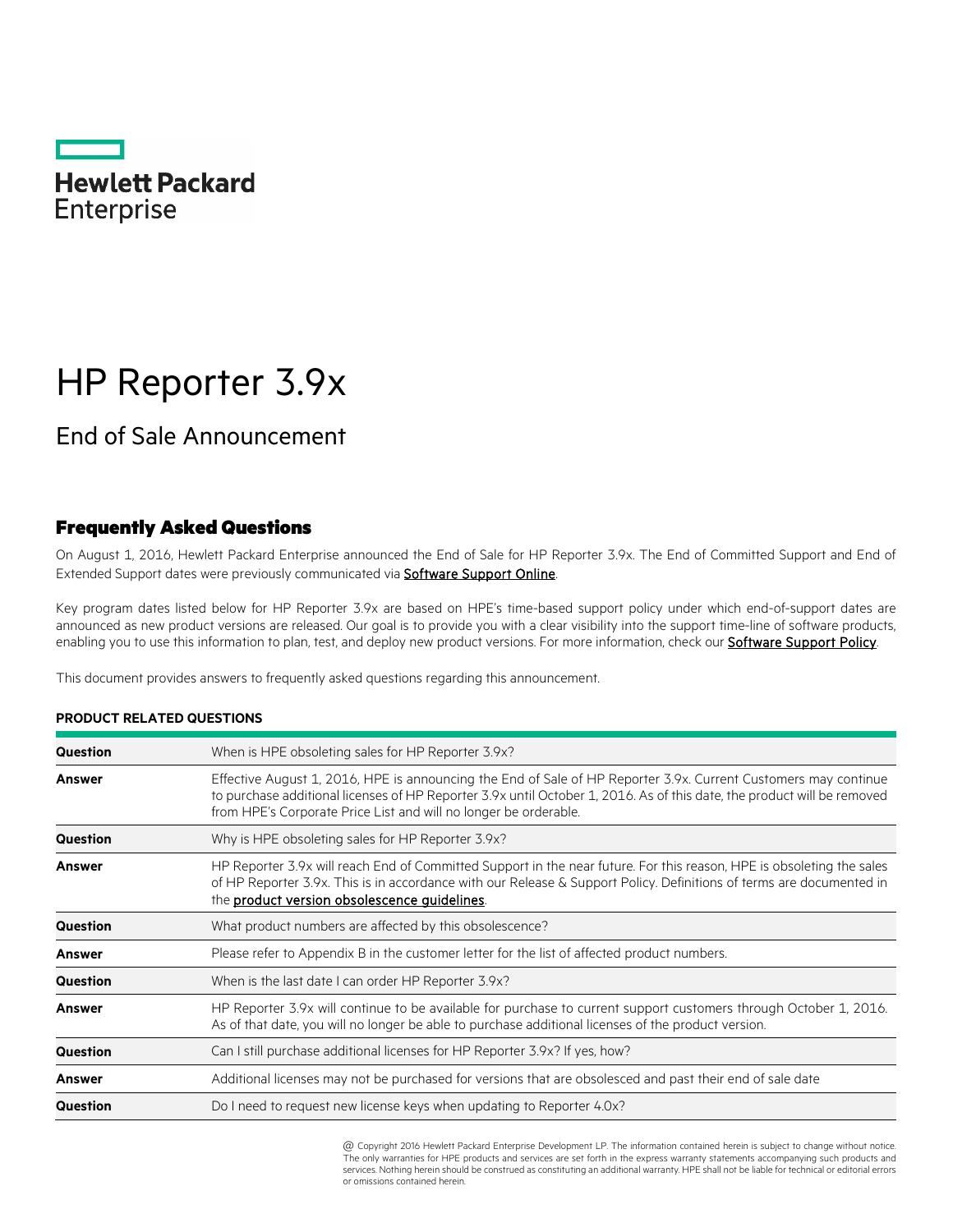| <b>Answer</b>   | Yes, you have to request new license keys for HP Reporter 4.0x. Please visit Hewlett Packard Enterprise Software<br>Licenses and Downloads Portal.                                                                                                           |
|-----------------|--------------------------------------------------------------------------------------------------------------------------------------------------------------------------------------------------------------------------------------------------------------|
|                 | Those customers that have activated the Reporter product for 3.9x will see the "update" link next to the product. Please<br>click on that, enter their SAID to show that they have support, and get the new key.                                             |
|                 | For Enterprise License Agreement (ELA) customers, use Software Activation Website (SAW) to request HP Reporter<br>4.0x license keys.                                                                                                                         |
| <b>Question</b> | What version of HP Reporter is currently available and what update plans do you have for the product, if any?                                                                                                                                                |
| <b>Answer</b>   | The latest version is 4.0x. Please check hpe.com/software/home or otherwise check with your local HPE sales<br>representative or HPE business partner for the latest information.                                                                            |
| <b>Question</b> | Who can I contact if I have more questions with regards to this product obsolescence?                                                                                                                                                                        |
| <b>Answer</b>   | You have several options available to you:                                                                                                                                                                                                                   |
|                 | Contact your local HPE sales representative or your local HPE business partner:                                                                                                                                                                              |
|                 | hpe.com/software/home                                                                                                                                                                                                                                        |
|                 | Web Self Solve:                                                                                                                                                                                                                                              |
|                 | hpe.com/software/support                                                                                                                                                                                                                                     |
|                 | <b>HPE Technical Support:</b>                                                                                                                                                                                                                                |
|                 | hpe.com/software/support (click on Support Contact & Community $\rightarrow$ Contact Us $\rightarrow$ Phone)                                                                                                                                                 |
| <b>Question</b> | What are the hardware requirements to update to HP Reporter 4.0x?                                                                                                                                                                                            |
| <b>Answer</b>   | Hardware requirements will vary depending on your operating system, please review the appropriate System<br>Requirements and Compatibility Matrix document or contact your local HPE sales representative or HPE business<br>partner for further assistance. |
| Question        | Where can I find update information for HP Reporter 3.9x?                                                                                                                                                                                                    |
| <b>Answer</b>   | Your local HPE sales representative or HPE business partner can help you get this information.                                                                                                                                                               |
| Question        | I plan to update my HP Reporter 3.9x environment using in-house technical resources. Where do I get all the required<br>software?                                                                                                                            |
| <b>Answer</b>   | All HP Reporter 3.9x support customers can download HP Reporter 4.0x at Hewlett Packard Enterprise Software<br><b>Licenses and Downloads Portal</b>                                                                                                          |
| <b>Question</b> | What is the concurrent support time period?                                                                                                                                                                                                                  |
| Answer          | There will be 6 months of concurrent support for updating to HP Reporter 4.0x.                                                                                                                                                                               |

#### **SUPPORT CONTRACT RELATED QUESTIONS**

| <b>Question</b> | What is the End of Committed Support date?                                                                                                                                                                                                                              |
|-----------------|-------------------------------------------------------------------------------------------------------------------------------------------------------------------------------------------------------------------------------------------------------------------------|
| Answer          | The End of Committed Support date for HP Reporter 3.9x is December 31, 2016. This date was announced<br>on Software Support Online on July 1, 2012. As of the End of Committed Support date, customer support activities<br>for this version will cease, this includes: |
|                 | Security Rule updates                                                                                                                                                                                                                                                   |
|                 | Product updates<br>$\bullet$                                                                                                                                                                                                                                            |
| <b>Question</b> | What is the End of Extended Support date?                                                                                                                                                                                                                               |
| Answer          | The End of Extended Support date for HP Reporter 3.9x is December 31, 2018. This date was announced on Software<br>Support Online on July 1, 2012. During the 2 year Extended Support period, you have access to existing patches,<br>fixes and telephone support.      |

\* @ Copyright 2016 Hewlett Packard Enterprise Development LP. The information contained herein is subject to change without notice. The only warranties for HPE products and services are set forth in the express warranty statements accompanying such products and<br>services. Nothing herein should be construed as constituting an additional warranty. HPE sha